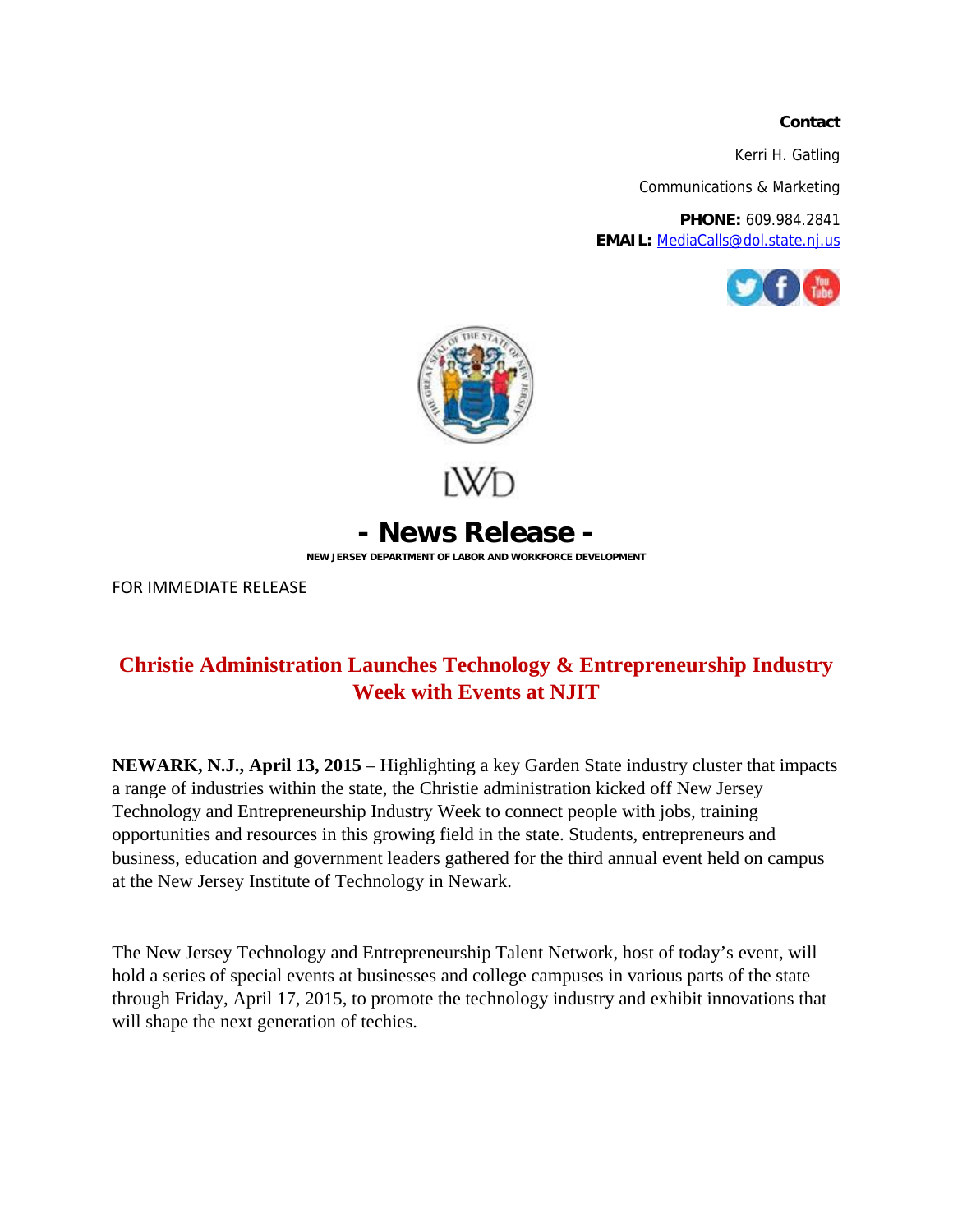"We understand that technology influences nearly every industry today and we recognize tech companies and entrepreneurs play an important role in providing highly-skilled workers and high-paying jobs in New Jersey," said state Labor Commissioner Harold J. Wirths. "My department created the Talent Networks to be a conduit that successfully merges New Jersey's talent with the training and skills employers have identified as essential in a key sector. This new training model gives employers well-trained employees with relevant skills who are ready to go to work and gives the employee a real job that's in demand and offers a sustainable career."

Technology and Entrepreneurship Week opened with a presentation from the CEO and founder of PeopleProductive.com, Frank Wander, who talked about the need to "Rehumanize Work" and grow a generation of leaders who understand how to unlock the productivity and potential of their workforce. Additionally, Assistant Commissioner Jeff Stoller presented a proclamation from Governor Chris Christie marking April 13 through April 17, 2015 as Technology and Entrepreneurship Week in New Jersey.

The New Jersey Institute of Technology operates the Technology and Entrepreneurship Talent Network and serves as a comprehensive resource for employers, job-seekers, the education community and the workforce development system. The Technology and Entrepreneurship Talent Network is one of seven Talent Networks created by the New Jersey Labor Department to focus on industry clusters that are driving the state's economy.

More than two-thirds of New Jersey workers are employed in the seven industry clusters, which account for more than two-thirds of wages paid in New Jersey. The other six Talent Network center around industries in: Transportation, Logistics and Distribution; Life Sciences; Advanced Manufacturing; Financial Services; Health Care; and Retail, Hospitality and Tourism.

Events during the week include:

**April 14:** – Growing the Technology Economy in New Jersey at the South Jersey Technology Park at Rowan University, Glassboro

**April 15:** – Entrepreneurship Panel and Discussion at the Juice Tank, Somerset

**April 16:** – Building a Business on Technology: Beyond Patents Trademarks & Copyrights at Innovation Plaza, Summit

**April 17:** – What's Next In Cyber Security & Big Data at St. Peter's University, Jersey City